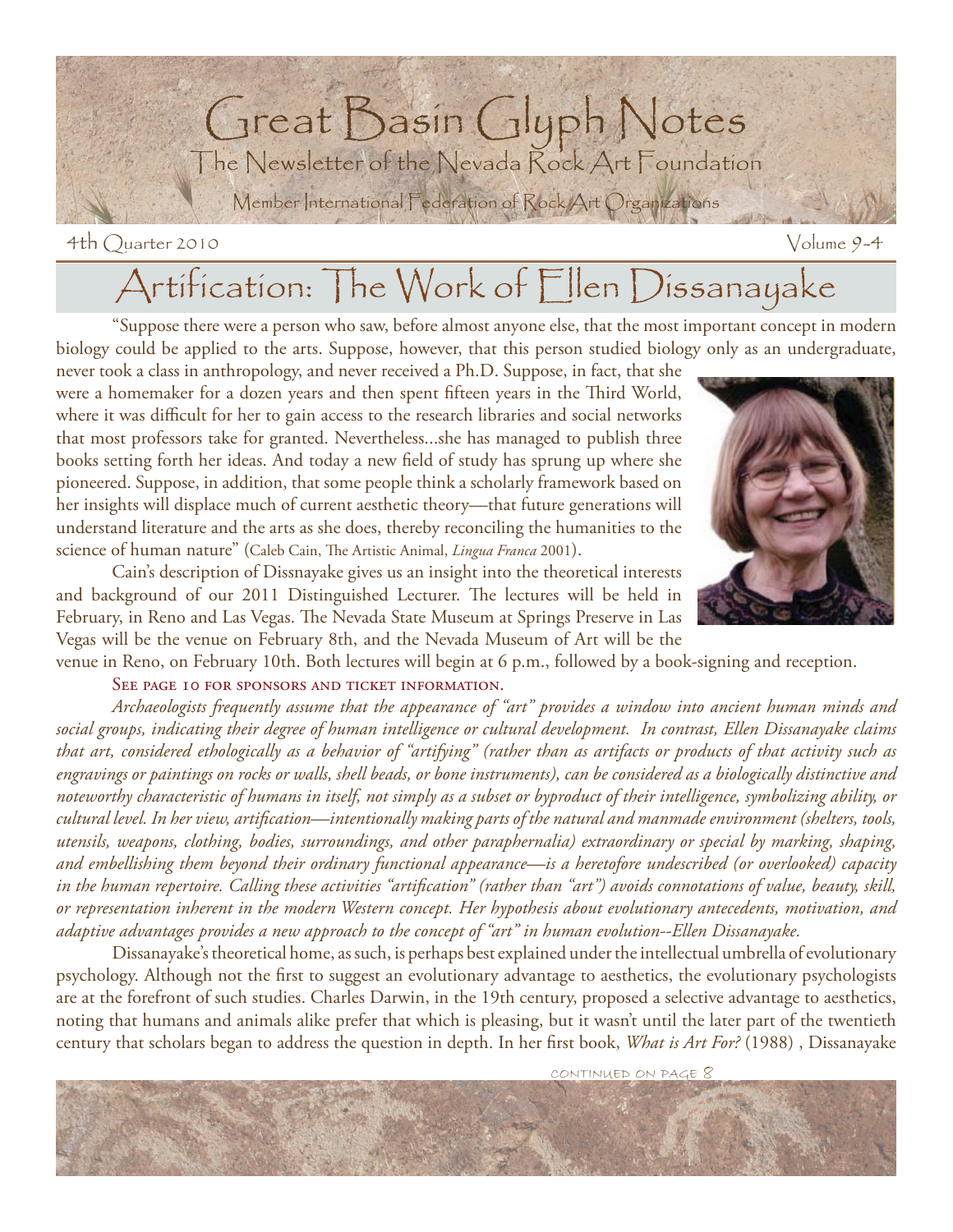# From the  $\mathsf F$  xecutive Director

Page 2 Volume 9-4

As a charter member, I find it hard to believe that fall 2011 will be the tenth anniversary of when Alanah Woody and Shari Chase started the organizational work to found NRAF. With NRAF's ten-year anniversary only 12 months away, some longer-term reflection creeps into my thoughts as I think about the year's accomplishments.

 Our documentation program continues to prioritize places that are most in need of work. This year we have worked in Clark County with the NPS to record the Tinaja Trail and Bridge Canyon sites, and assisted hra Conservation Archaeology's inventory of the Lower Arrow Canyon area. Our project in Lincoln County that aims to provide a current condition assessment of that county's rock art sites passed the milestone of recording 99 sites since it began in late 2009. This significant achievement demonstrates our strong volunteer support and capacity to do fieldwork. We also started a documentation training project at Grimes Point, one of the largest and oldest sites in the state. The Tribal involvement in this project has been very encouraging.



ANGUS QUINLAN, NRAF EXECUTIVE DIRECTOR

The research component of NRAF's mission has, until now, been largely in the background as research requires high quality data. But, having recorded 15% of the state's rock art, including virtually all the largest sites in the state, we now have a solid database to explore challenging research questions posed by Nevada rock art. Or, as archaeologist Sir Mortimer Wheeler put it, "we have timetables now it's time for some trains!" Accordingly, I'm excited that this year the John Ben Snow Memorial Trust funded the beginning of the writing of a book on the state's largest rock art site (Lagomarsino), which we hope to have published in time for NRAF's official anniversary. I can think of no better way of launching NRAF into its second decade than with a book on the place that was the inspiration for its creation, honoring the volunteers and supporters who made the project possible, and paying tribute to our founding Executive Director's vision. I am also pleased that our work at Lagomarsino continues both on the ground (with the interpretive signs installed in the summer) and working with shpo and the County to develop a National Historic Landmark nomination, which will make it one of the few rock art sites in the county to be so honored.

For many nonprofits, just surviving in the deep recession is an achievement. NRAF has been able to maintain and expand programs largely through careful management of strategic reserves. Unfortunately, the length of the recession means that maintaining operations and programs at current levels will require new sources of funding to be

Board of Directors **OFFICERS** *President, Pat Barker PhD Vice-President Darla Garey-Sage PhD Treasurer, Craig King Secretary, Alice Baldrica, MA* **DIRECTORS** *Anne Higgins, MA Dianne Jennings Geoff Smith, PhD* Kevin Rafferty, PhD TECHNICAL ADVISOR *Mark Boatwright MA, MEM* EXECUTIVE DIRECTOR *Angus R. Quinlan PhD*

found. We have been extremely fortunate to have supporters so dedicated and committed that despite this very difficult economic climate, our donated and membership income has grown. The Board has worked hard to identify potential new financial supporters, highlighted by their work in holding NRAF's first fundraising luncheon. And the Board has led by example, not just exhortation, contributing \$20,360 to support NRAF's mission. The Board's leadership in this area is greatly appreciated and their confidence in both NRAF's future and mission is a source of considerable encouragement.

 In 2011 I look forward to working with you all to ensure that Nevada rock art is appreciated by the community for both its scientific and heritage value. The work made possible by NRAF's members, volunteers, and supporters is truly impressive, making NRAF's contribution to the archaeology and preservation of Nevada rock art a lasting and essential achievement.

1201 Terminal Way, Suite 215, Reno, NV 89502 775-323-6723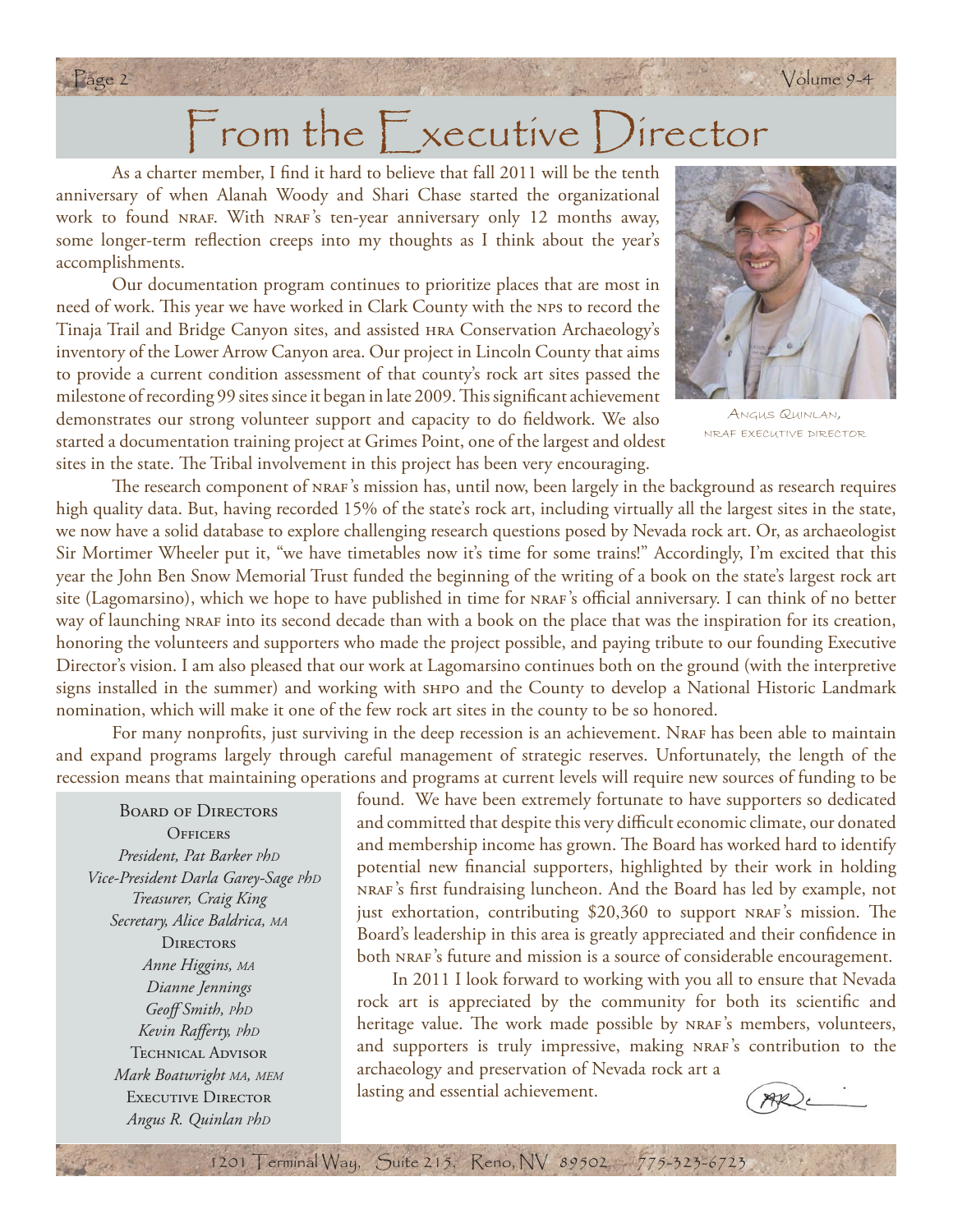# Field Notes

4th Quarter 2010 Page 3

# The Story of the Rock by Jeff Thelen

 At one of the sites I like to visit is a mostly inconspicuous rock that seems to be out of place. It's not a large boulder, only 1 m. by 1.5m., a piece of river polished basalt lying in the middle of limestone badlands above the Walker River. The nearest basalt flows are 20 miles south and 3 million years old, so this is an old story. The rock is a "river erratic," like a glacial erratic; it was left high and dry when the Walker River changed course in its endless task of moving the Ranges to the Basins. As the river slipped away, the rock eventually found its way to a hillside in the much older limestone badlands south of the Walker river.

As you might have guessed, I was not the first one to notice this rock. A number of petroglyphs have been pecked into the surface of the rock. They are simple, completely repatinated, and very old, likely thousands of years old. Some of the lines may be abstract, or they may be map symbols. There is one glyph that appears to be a sheep. To

my knowledge this is the only petroglyph site for many tens of miles in any direction. Apparently ancient people recognized that this rock was special, and chose to adorn it for their own reasons. It is black, polished, hard, and unlike the soft limestone that it lies on. While it may not have been the only surface that could have been used, it is the most durable and long lasting surface available.

 Sadly I was not the last person to notice this rock. An unenlightened person( other adjectives might come to mind) chose to pick up a rock and randomly scratch the entire surface of the boulder. It is impossible for me to understand this mindless act, but the news is not entirely bad. The rock the vandal chose as his/her weapon was no match for our basalt rock tempered by fire and polished by water. The soft limestone had not broken the surface of the rock, but simply

left a trace across the surface. A few wet years will remove it like chalk on a chalkboard.

 Finally, the last chapter of this story once more belongs to the Walker River. As it continues its endless task of moving the Ranges to the Basins, it will eventually reclaim its property and send it on its journey to Walker Lake. For the boulder this has just been a detour along the way.

# 2011 Anticipated Fieldwork

#### Court of Antiquity

The Court of Antiquity site is located just off I-80 near Sparks, and NRAF will conduct a full documentation project starting in early 2011.

### Northern Washoe County

nraf will be surveying and recording several sites in the Surprise Valley area over a two week period in June 2011. Camping will likely be required.

#### Lincoln County

The last fieldwork sessions of the Lincoln County survey project will take place in spring 2011. Work will likely be centered in Alamo NV.

#### Meadow Lakes

nraf, in conjunction with the National Forest Service, will be recording a petroglyph site in the High Sierras area in August 2011.

NRAF Contact Information

Dr. Angus Quinlan, Executive Director 775-323-6723, ext. 12 702-804-6723

Kimberly Hopkinson, Associate Director 775-323-6723, ext. 11 702-804-6723

Fax No. 775-323-6725



Photo by Jeff Thelen

P. O. Box 35892, Las Vegas, NV 89133 702-804-6723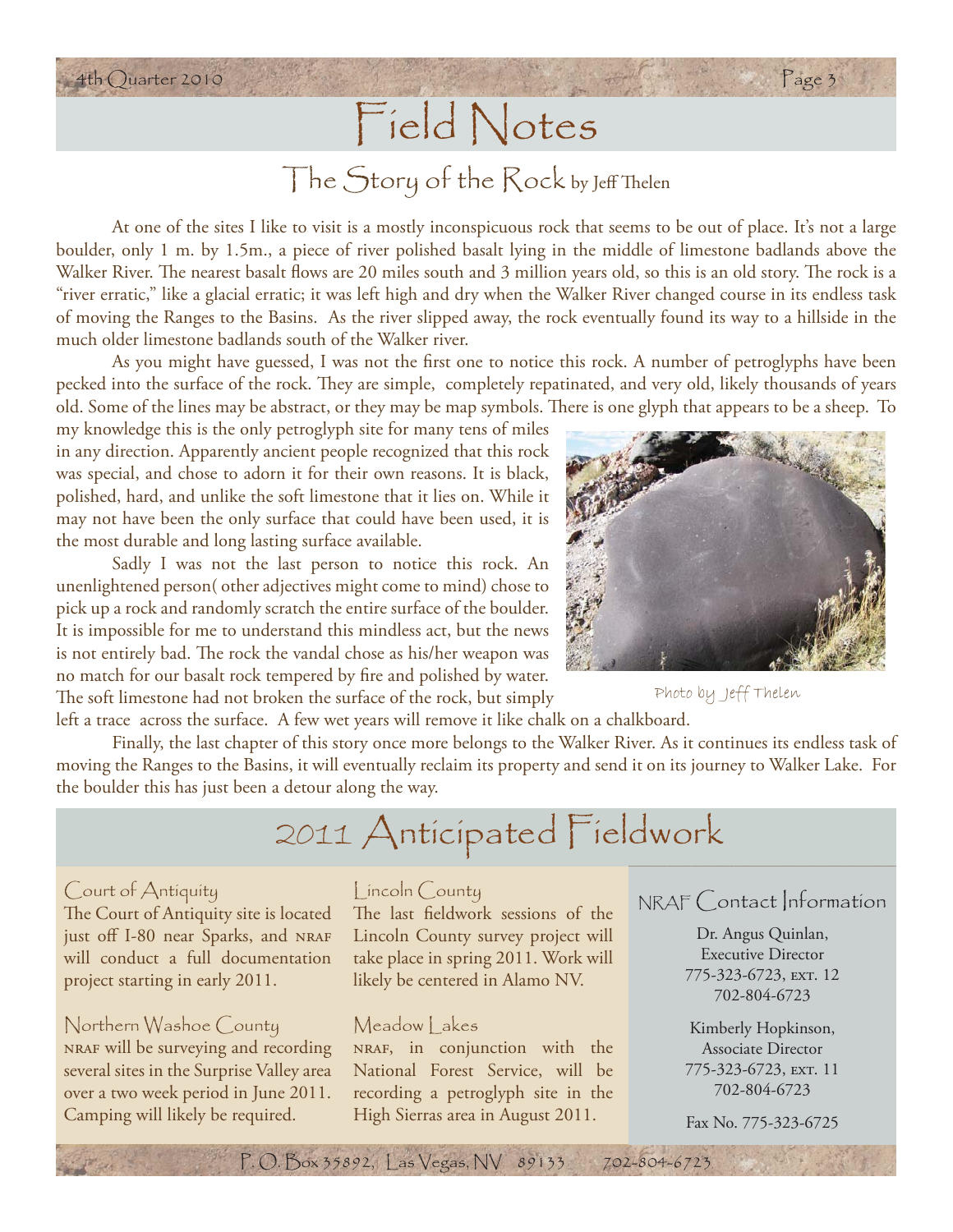### Member News



Elaine Holmes and Anne McConnell

 Members Anne McConnell, pictured right, and Elaine Holmes, pictured left, received the 2010 RED SPRING AWARD given to them by the Friends of Red Rock Canyon. The Red Spring area is a restored riparian zone, home to a fragile meadow and rare water resource; the area also has a significant cultural history associated with it. The RED SPRING AWARD goes to individual(s) who have made "extraordinary contributions regarding community outreach, environmental education, and preservation/protection of cultural significant areas of Red Rock Canyon."

 Elaine and Anne more than meet the nomination requirements of noteworthy and documented contributions in program specific areas that provide knowledge, appreciation, and/or preservation of Red Rock Canyon. Their nomination for the award read as follows: *Elaine Holmes and Anne McConnell have been active in preserving and protecting cultural resource sites for many years. They are active Site Stewards as well* 

*as Site Steward Coordinators for the Red Rock area. Th ey are members of Friends of Red Rock Canyon's Cultural Resource*  team where their expertise has been invaluable in our documentation efforts. They were responsible for developing detailed *narratives of rock art panels which have been added to all our completed site books. In addition Elaine developed a method for cataloging individual rock art motifs and has completed an inventory of all Red Rock sites. Both ladies are nationally recognized by the Rock Art Community and have assisted in recording rock art sites throughout Nevada.* —Thanks Chuck Williams for providing this information.



# Notes from Kim

As 2010 comes to a close, it is time to reflect on our successes for the year. At the beginning of 2010, the Development Committee set a goal of acquiring 77 new members by 2011. By increasing our public presence through our Art on the Rocks information events and Fundraising Luncheon, we not only met this goal, we more than doubled it! NRAF had 520 members in 2010, as compared to 330 in 2009.

 We are going to need your help to continue this trend- if you are interested in hosting an  $\Delta$ rt on the  $\mathcal R$ ocks informational event, or helping to organize one in your area, please contact me at 775-323-6723 or khopkinson@nvrockart.org. Our promotional efforts in 2010 were focused primarily in northern Nevada, but we want to expand more into southern Nevada during 2011. If you have any suggestions for

locations or groups that we should target, please contact me.

You can also help by renewing your membership in the NEVADA ROCK ART FOUNDATION, or maybe even increasing your membership level. Joining or renewing at a higher level not only supports our mission to preserve and protect rock art in Nevada, it also entitles you to additional benefits, such as invitations to special events and tours. Please remember that your NRAF membership will expire on January 31st 2010. In NRAF's continued efforts to save resources, for the first time ever I will be emailing, rather than mailing, renewal notices starting January 1st. Members without email access will still receive notices in the mail. You can help us by printing and sending in your membership renewal, or by calling and renewing over the phone, or by using the new 'donate' function on the support page on our website. With your help, 2011 will be even more successful than 2010! Kimfopkinson

WWW . NVROCKART . ORG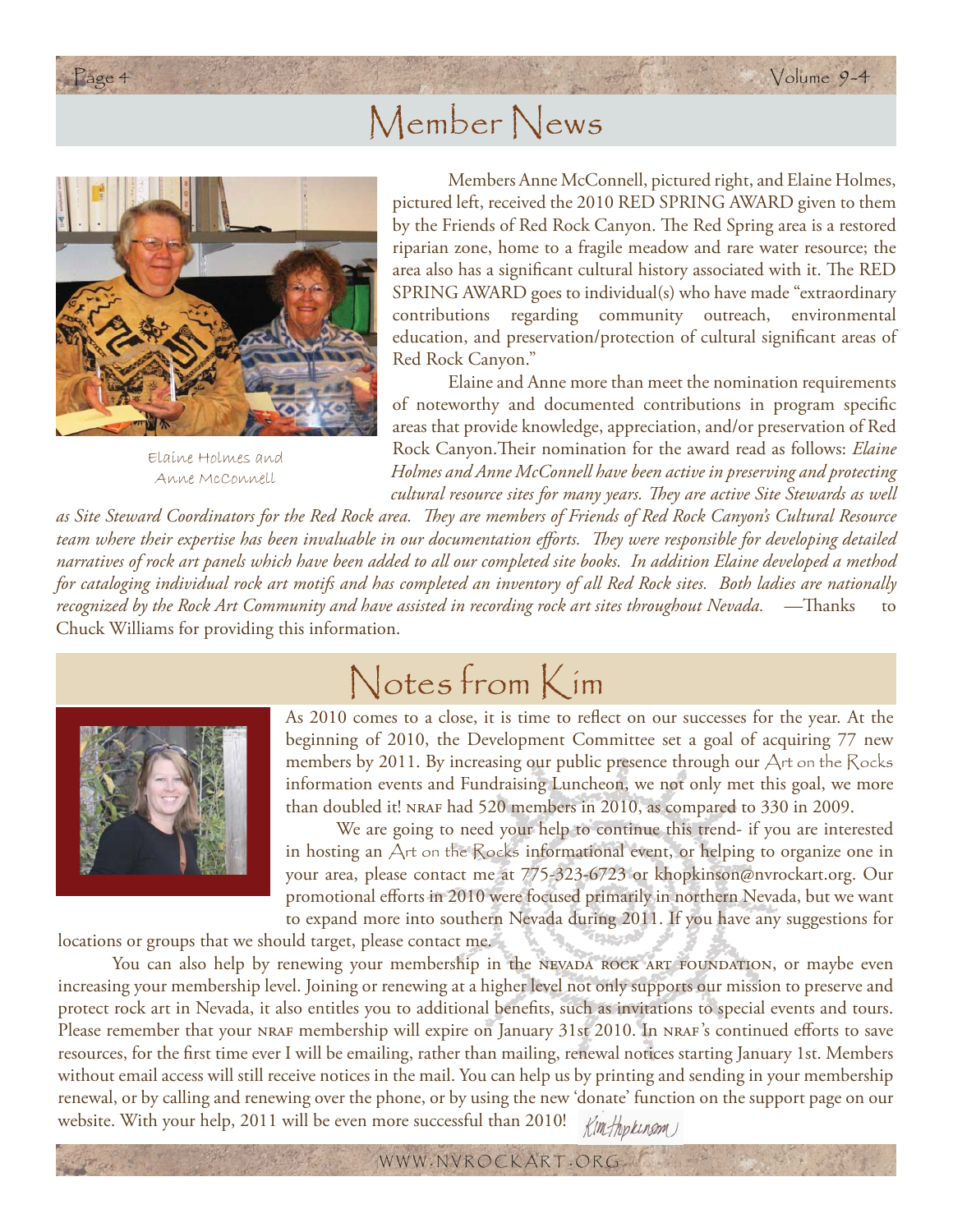#### 4th Quarter 2010 Page 5

# New Board Members

*Alice Baldrica* was Deputy State Historic Preservation officer for Nevada for 20 years, ending with her retirement from State service in 2010. Prior to working for the State, she was an archaeologist at the Desert Research Institute and for the U. S. Forest Service. Alice earned her M.A. and B.A in anthropology from the University of Nevada, Reno with an emphasis in the study of prehistory and history of the western Great Basin. Her concern over the decades has been with the protection of archaeological sites but in recent years, she has devoted more time to public archaeology and historic preservation, helping develop Nevada's Archaeological Awareness/Historic Preservation Month celebrated every May, and Nevada's site stewardship program. It is her belief that protection of archaeological and historic sites can be better achieved through education and active involvement by members of the public, not solely through the enforcement of laws. Ms. Baldrica serves on the board of Preserve Nevada and previously served as the state's representative on the board of the Nevada Archaeological Association..



Alice Baldrica, NRAF Board Secretary

*Geoff Smith* was born on Prince Edward Island, Canada, and moved to the United States in 1999. He received a B.A. from the University of Prince Edward Island (1997), a M.A. from the University of Nevada, Reno (2006), and a Ph.D. from the University of Wyoming (2010). He been conducting archaeological fi eldwork since 1993 and has worked in Nevada, California, Oregon, Utah, Wyoming, New York,



Gepff Smith, NRAF Director

Georgia, Florida, Nova Scotia, Prince Edward Island, and Newfoundland. Geoff currently serves as the Executive Director of the Sundance Archaeological Research Fund and Assistant Professor of Anthropology at the University of Nevada, Reno. His research interests include the Paleoindian-Archaic transition in the Great Basin, lithic technological organization, and the peopling of the New World.

*Kevin Rafferty* was born and raised in upstate New York, outside of Albany, New York. He came to Nevada in 1980 to take a job with the BLM, Las Vegas District, as a Resource Area archaeologist. He received his Ph.D. from SUNY-Stony Brook in 1982. In 1983 he became Director of the Division of Anthropological Studies (now the Harry Reid Center) at the Museum of Natural History at the University of Nevada, Las Vegas. In 1989 he became the first full-time anthropologist hired at the Community College of Southern Nevada (now the College of Southern Nevada), where he is currently chairman of the Department of Human Behavior. He also ran his own archaeological consulting business until joining Knight & Leavitt Associates as part-time Senior Research Associate in 1993. Rafferty has pursued research in the southern Nevada/ southern California region, with his most recent research centering around Valley of Fire State Park, where he became interested in rock art almost out



Kevin Rafferty, NRAF Director

of self-defense. His other research interests include hunter-gatherer studies, CRM law and its implementation, and trying to examine religion and religious ideas embodied in the archaeological record.

INFO @ NVROCKART . ORG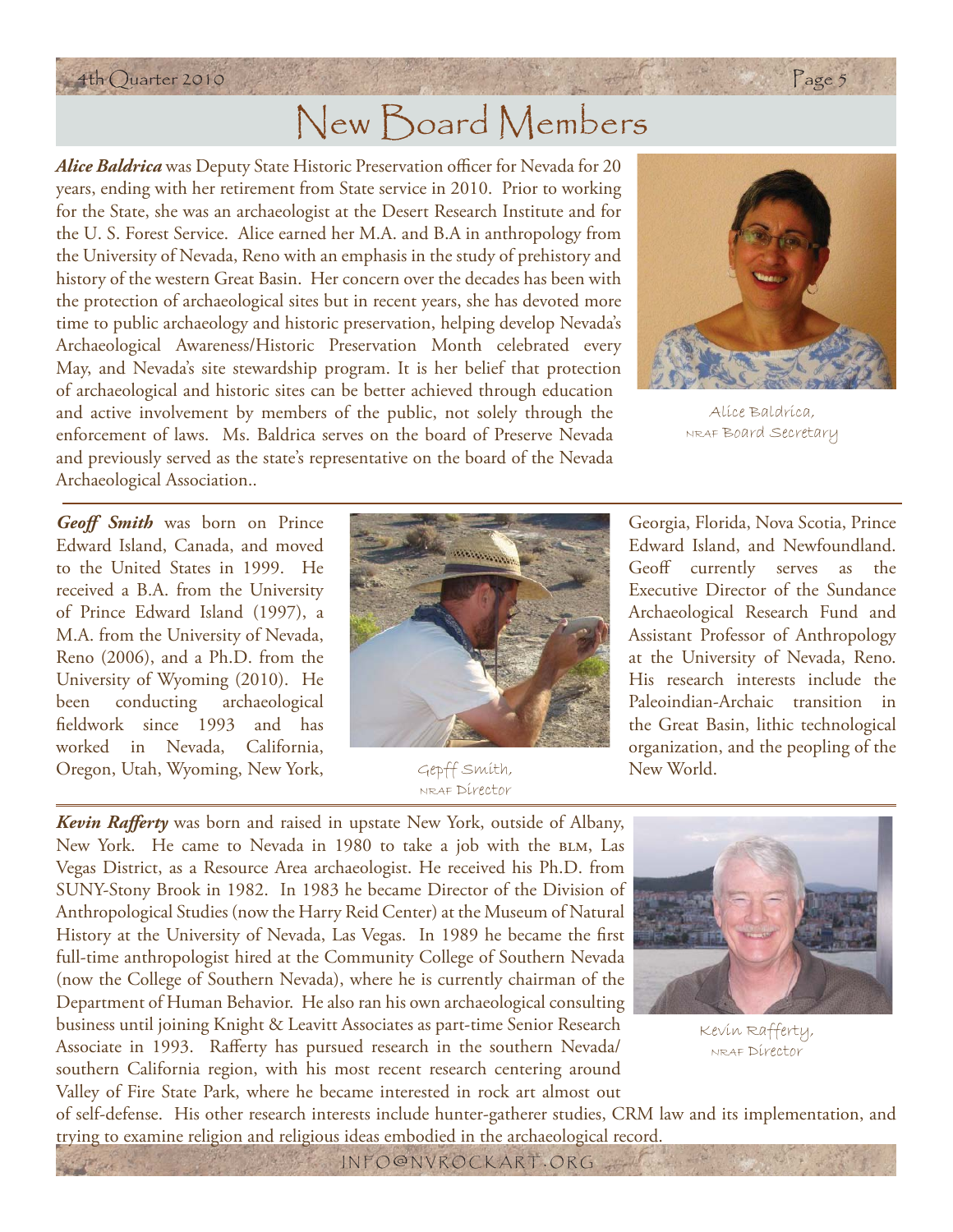

HISTORIC EUREKA NEVADA WILL BE THE SITE FOR OUR 2011 ANNUAL MEETING





The restored Eureka Opera House will be the site for our Friday night opening reception, Saturday meeting, and Saturday night banquet. It is a short walk from the Best Western Motel and across the Street from the Jackson Hotel.

> The Eureka Cafe offers Chinese and American food. It is on Main Street, within walking distance of the Best Western Motel and Opera House.

The Owl Club Cafe is in the Owl Club Casino and offers daily specials to accompany its full menu. It has a bar adjoining the restaurant.



The La Fiesta Mexican Restaurant, also on Main Street, has a full restaurant and bar available for lunch and dinner.





The Pony Expresso Deli is driving distance from the meeting site at the North end of Eureka. It offers breakfast and lunch (no dinner) and features home-made delicious breakfasts and sandwiches, pastries, and espresso drinks. It also features hand-made gift items from Lancaster County.

Not pictured is DJ's Diner and Drive In, also driving distance from the meeting site.

1201 Terminal Way, Suite 215, Reno, NV 89502 775-323-6723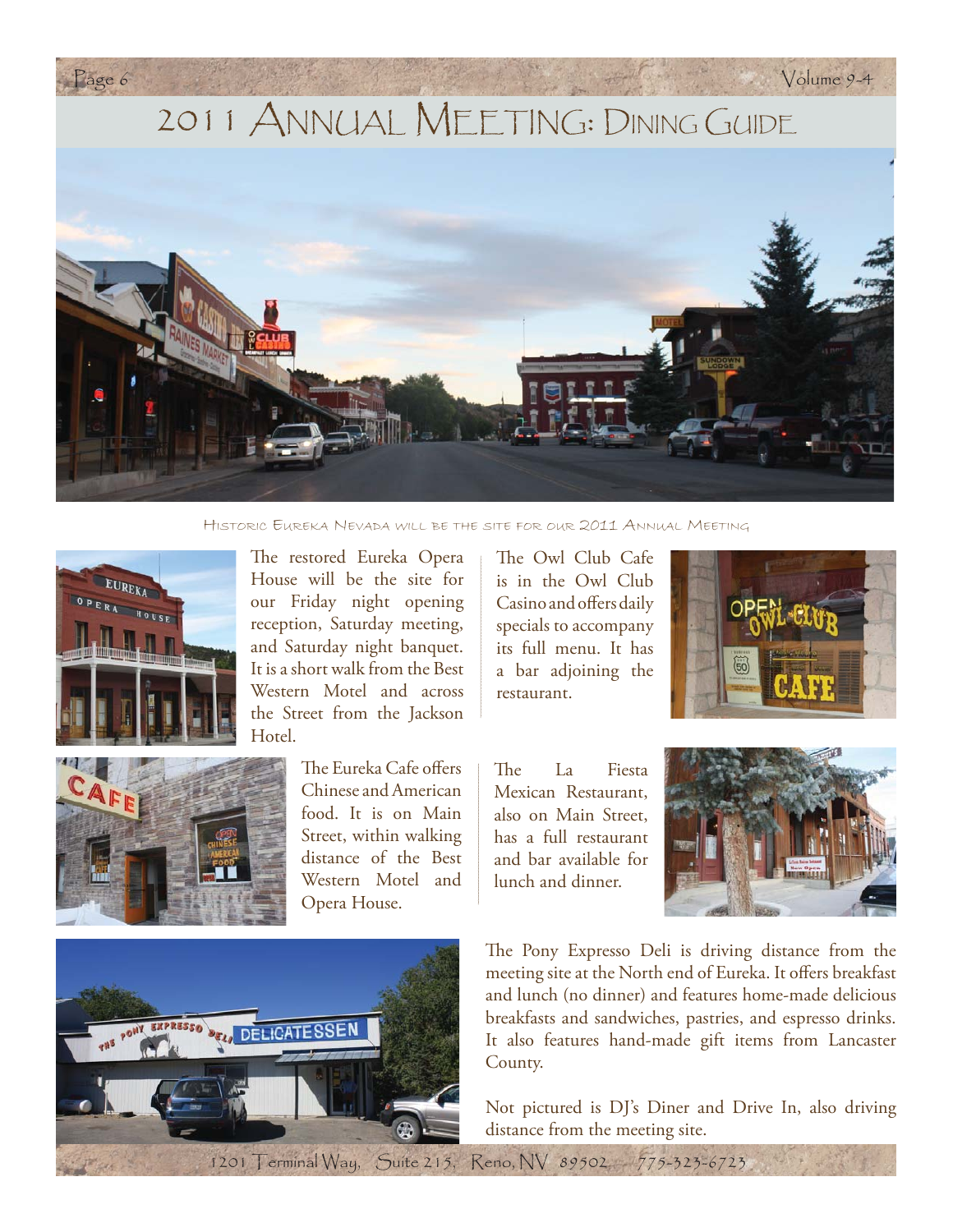

8th annual Meeting of the Nevada Rock Art Foundation Eureka, NV May 20-22, 2011

The Nevada Rock Art Foundation is now accepting submissions for oral presentations at the 8th Annual Meeting, being held in Eureka NV in May 2011. Oral presentations will be presented on Saturday, May 21<sup>st</sup>. Participants are encouraged to submit papers that focus on historic representations in rock art. Papers that deal with other issues in rock art recordation and research methodology, or on the stylistic components of rock art, will also be considered.

### Abstracts for all submissions must be received by March 1, 2011

Presentations are limited to 15 minutes, with 3-5 minutes for questions. PowerPoint is strongly preferred, and overhead or slide projectors will only be available upon special request made at the time of submission. All submissions must include:

- Presentation Title
- First and Last Name and Affiliation of each author (presenter indicated in boldface type)
- Contact Information for the presenter (email, phone number and address)
- Body of abstract (not to exceed 250 words)
- One image may be included (can be embedded in the abstract or submitted via email as a separate attachment) Email is the preferred method of submission. Abstracts should be emailed to khopkinson@nvrockart.org and the subject line should read "NRAF 2011 Abstract- primary author's last name".

2011 NRAF Student Paper Award Sponsored by ASM Affiliates

,<br>!ctural history

This award will be made to the most competitive student submission, and comes with a \$200 stipend. Please append the subject line of your email to read "NRAF 2011 Abstract (ASM)- primary author's last name" if you wish to be considered for this award.

> Visit www.nvrockart.org or email info@nvrockart.org for additional conference information

> > P. O. Box 35892, Las Vegas, NV 89133 702-804-6723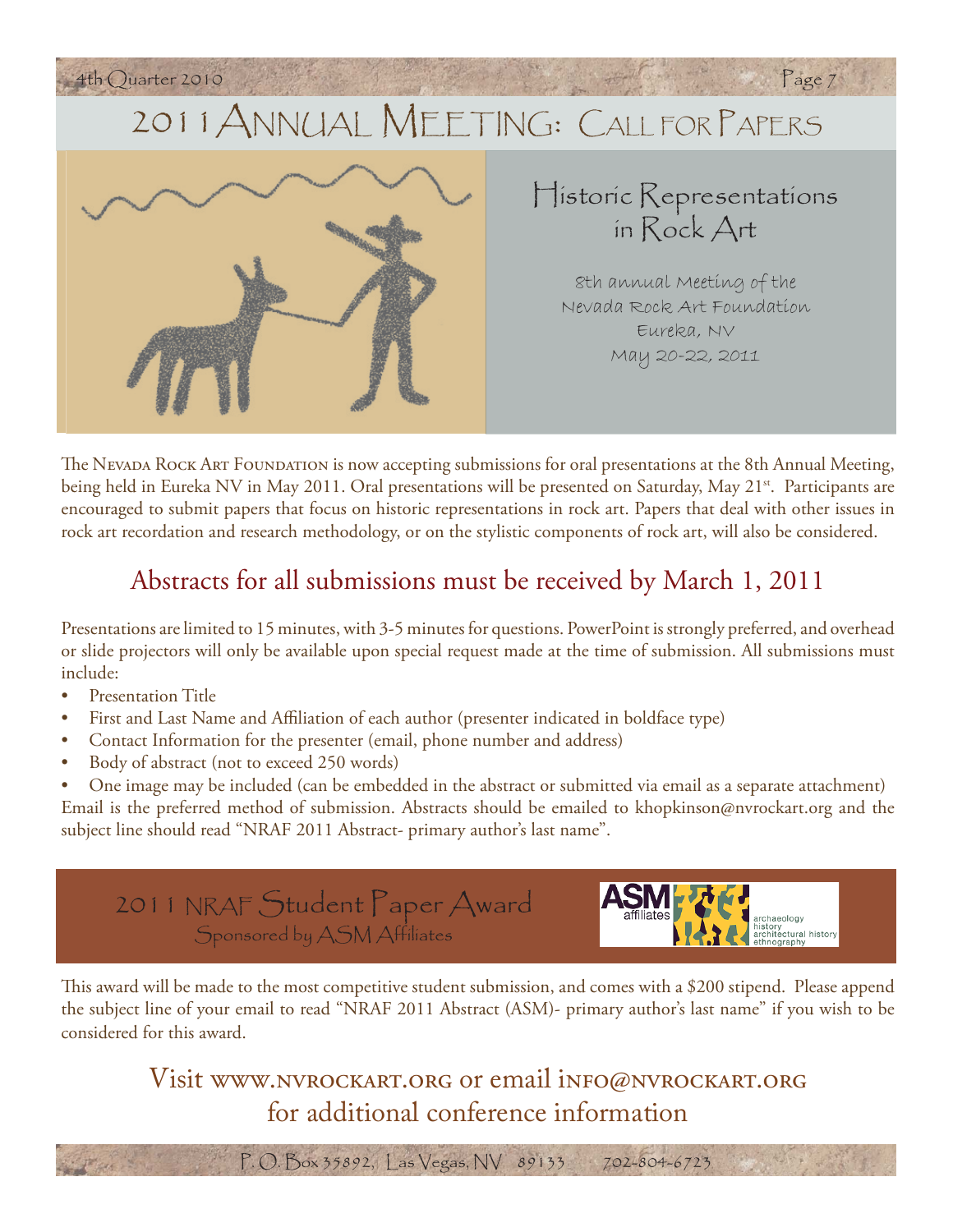

### Knowing the Past: Fundraising Luncheon

On November 16th, The Nevada Rock Art Foundation hosted its inaugural  $\bigtriangleup$ rt on the  $\bigtriangleup$ ocks fund raising luncheon, "Knowing the Past", at the Grove Event Center in Reno. The luncheon was free to members and guests, with the Board of Directors subsidizing the cost so that most funds raised went directly to operating costs for the FOUNDATION.

Board President Pat Barker, Executive Director Angus Quinlan, Board Vice President Darla Garey-Sage, and Board Treasurer Craig King were featured speakers at the event. The FOUNDATION premiered a video that showcased founding director Alanah Woody, member Cheryln Bennett, and Paiute Artist Ben Aleck, all eloquently expressing the need for rock art preservation. Many thanks are due to the Nevada Department of Cultural Affairs and Producer Gwen Clancy for allowing us to use video footage from their documentary series. We are in the process of seeking additional grant funding that will allow us to make the video available on our website and allow us to use additional footage as available.

The  $\vee$ isionary Circle, a group of individuals or businesses who make a five year pledge of annual contributions at levels of \$1,000 to \$10,000, received three memberships: President Pat Barker and Lucinda Long, Vice President Darla Garey-Sage and Jon Garey-Sage, and an anonymous donor. Other gifts from generous members and new supporters totaled approximately \$18,000, including a one-time gifts of \$5,000 from the Hall Family Trust, and a one-time gift of \$1,000 from an anonymous donor.

These funds are a critical source of support for the FOUNDATION and will help us continue our important work of protecting and preserving Nevada's rock art. The next step in our fundraising efforts will involve  $A$ rt on the Rocks events in southern Nevada. If you would like to help with southern events, please contact Kim Hopkinson at khopkinson@nvrockart.org.





THREE NEW VISIONARY CIRCLE MEMBERSHIPS



MEMBERSHIP

#### CONTINUED FROM PAGE 1

asks, "Since all human societies, past and present, so far as we know, make and respond to art, it must contribute something essential to human life. But what?" Using a biological perspective, Dissanayake looks at art as *a set of behaviors* rather than objects. She then looks at the function of those behaviors and suggests that artistic behaviors embued early humans with a competitive advantage during our evolution. That advantage is grounded in 'making special', Dissanayake's term for the artistic process, or 'artification'. She postulates that 'making special' reinforces emotional ties among humans, leading to stronger group dynamics, which increase the survival and success of human populations. Dissanayake has studied this enhanced emotional attachment in premodern rituals, mother-infant attachments, and even in children's play,

 For Dissanayke, art should be an integrated part of our modern life, not set aside as the activity of an 'artist,' a specialist per se. All humans engage in the arts; indeed her work suggests that it is part of our hard wiring. She calls for more art education in schools to encourage and value artistic expression, and she argues for the fundamental expressive nature of art, an activity essential to our evolution and survival.

P. O. Box 35892, Las Vegas, NV 89133 702-804-6723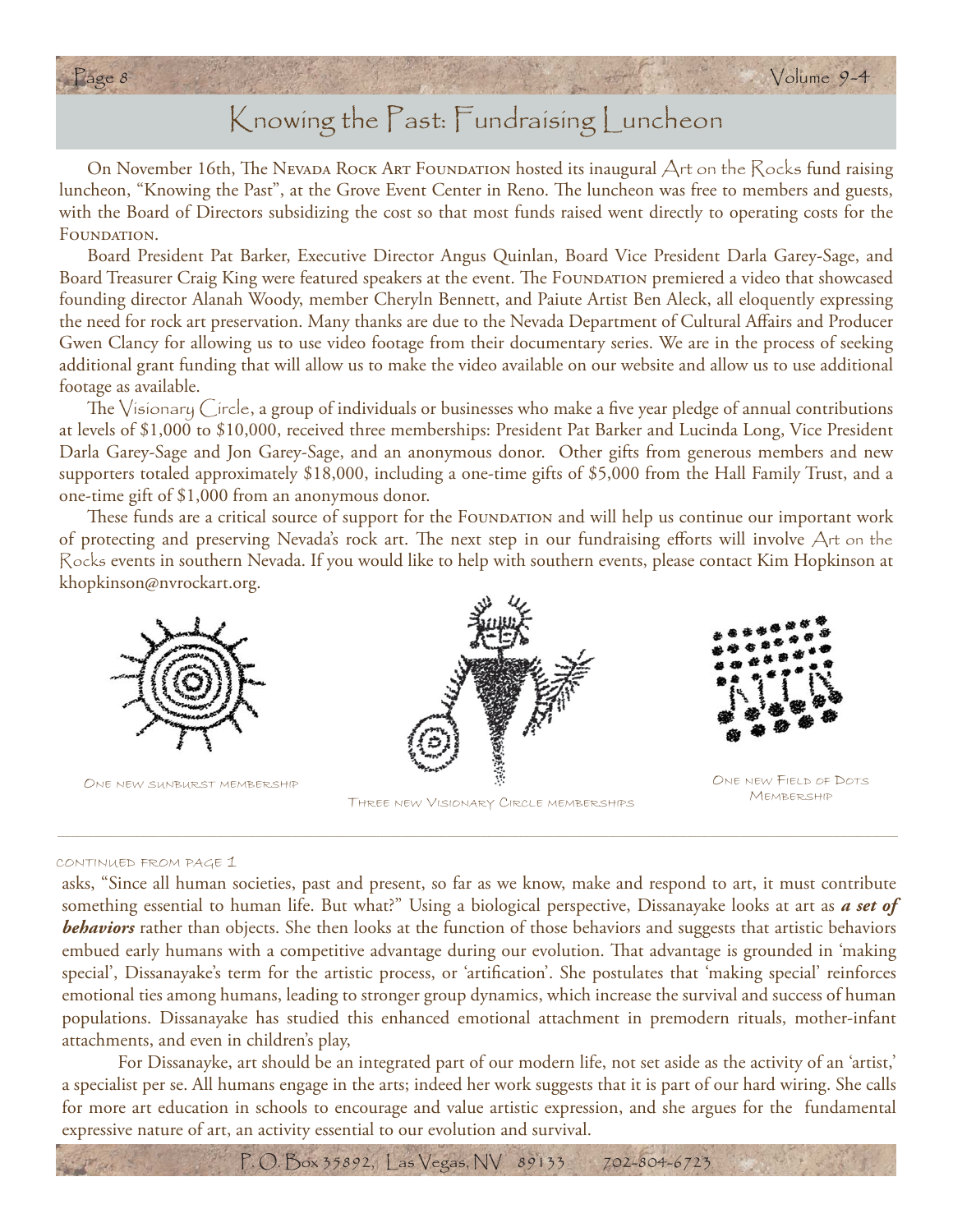### 4th Quarter 2010 Page 9

### Knowing the Past: Opportunities to Support NRAF

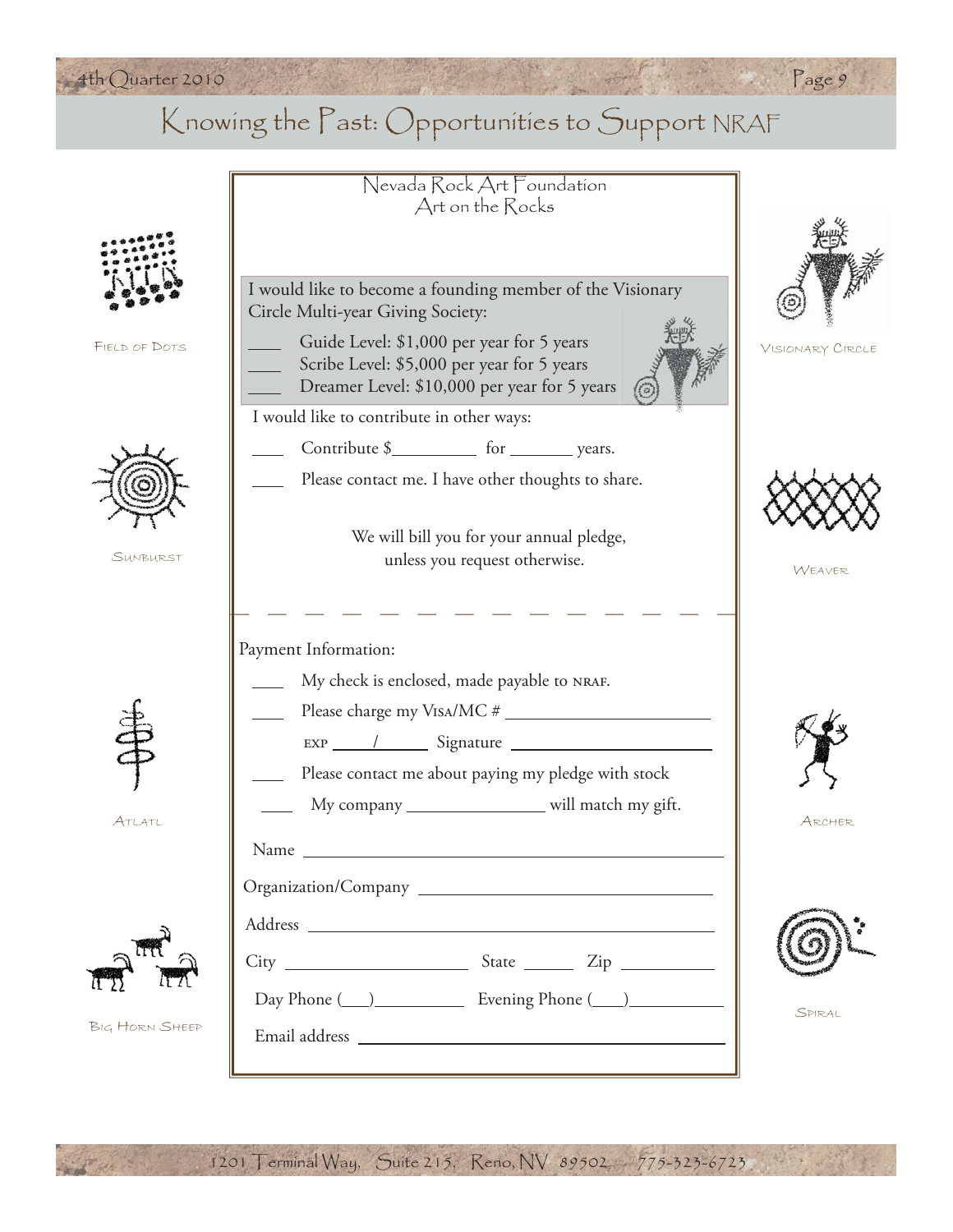

### Partnerships for the 2011 NRAF Distinguished Lecture include



Tickets for the Reno Lecture are available from the Nevada Museum of Art. The website for the Art Museum does NOT support nraf member discounts. Please call the museum (329-3333) or visit in person (160 W. Liberty St) to get your NRAF ticket discounts. Ticket prices are \$8 for NMA and NRAF members; \$10 for non-members.

Tickets for the Las Vegas lecture are available from NRAF. Please contact Kim Hopkinson at info@nvrockart.org or 323-6723 ext 11, or buy online at http://nvrockart.org/lectures.html. Ticket prices are \$8 for NSM and NRAF members; \$10 for non-members.

WWW . NVROCKART . ORG